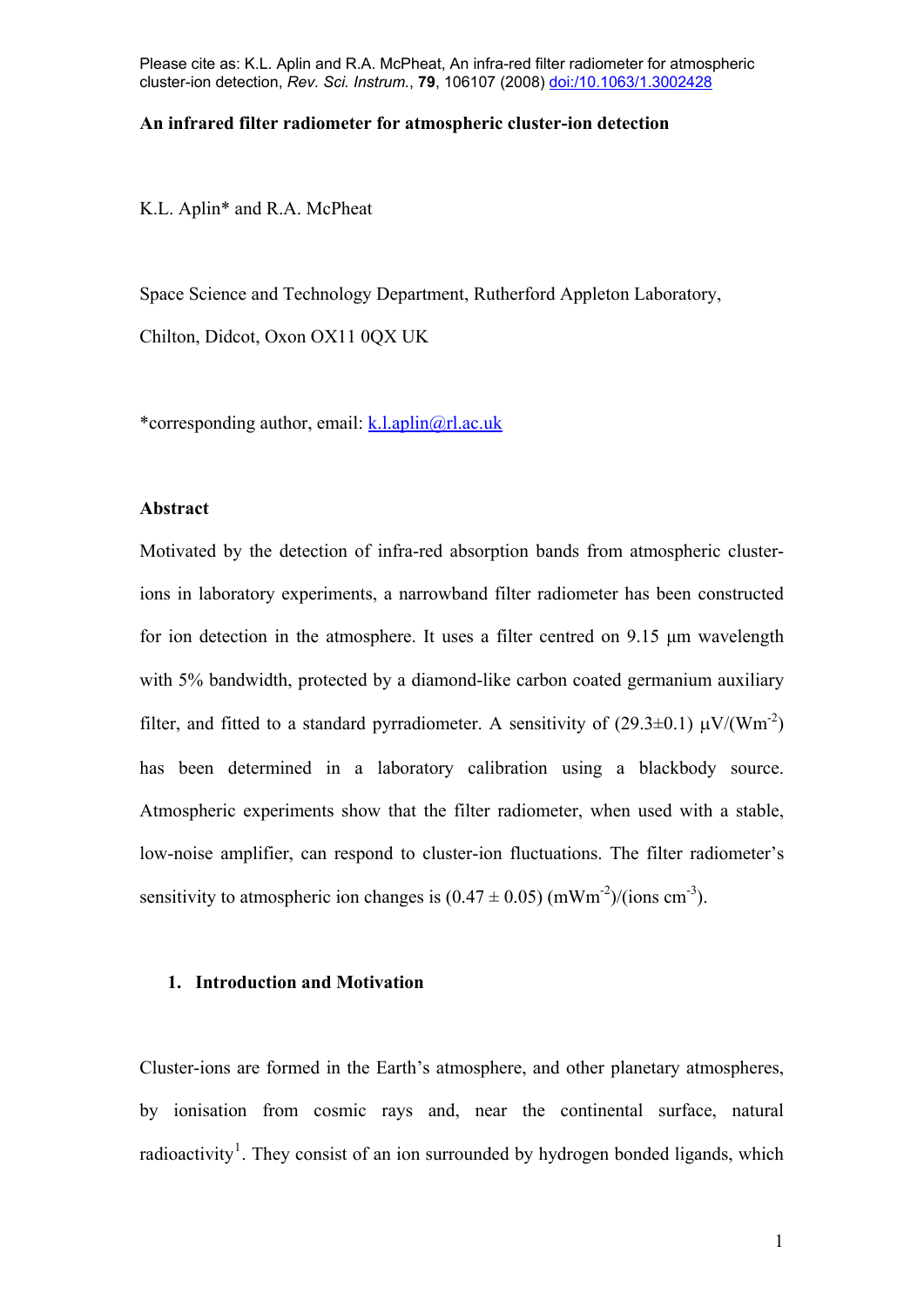<span id="page-1-0"></span>are often, but not always, water<sup>[2](#page-7-1)</sup>. Similar to neutral molecules and clusters, the stretching and bending modes of the hydrogen bonds cause infra-red (IR) absorption. Infra-red absorption by charged clusters was first identified by Carlon<sup>[3](#page-7-1)</sup>, and two absorption bands were subsequently accurately determined, centred at 9.15 um and 12.3 μm, in artificial air at room temperature and pressure containing a corona source<sup>[4](#page-7-1)</sup>. In [[4\]](#page-1-0) a relative absorption signal of  $\sim$ 3% was reported between 9.5-8.8 $\mu$ m by comparing ambient ion concentrations to those enhanced artificially with the corona source.

IR absorption bands from trace gases are commonly used for remote sensing; therefore identification of atmospheric IR absorption from cluster-ions permits remote sensing of charged species. As the ion column concentrations used in the spectroscopy cell in  $[4] \sim 10^{13}$  $[4] \sim 10^{13}$  m<sup>-2</sup>, and the atmospheric column ion concentration is  $\sim 10^{14}$  m<sup>-2</sup>, it is possible in principle to detect atmospheric ion absorption. This approach would circumvent the practical difficulties of using sensitive electrical instrumentation for *in situ* atmospheric measurements<sup>[5](#page-7-1),[6](#page-7-1)</sup>. Here we describe the design, construction, calibration and testing of a tuned narrowband filter radiometer, ruggedized for atmospheric deployment, which responds to atmospheric cluster ions in the 9.15 μm band identified in [[4\]](#page-1-0).

### <span id="page-1-1"></span>**2. Filter Design and Characterisation**

Pyrradiometers are used for measuring broadband atmospheric longwave (IR) and solar radiation. The sensor is a blackened plate in thermal contact with a thermopile which responds to the radiation emitted or absorbed<sup>[7](#page-7-1)</sup>. In normal operation, they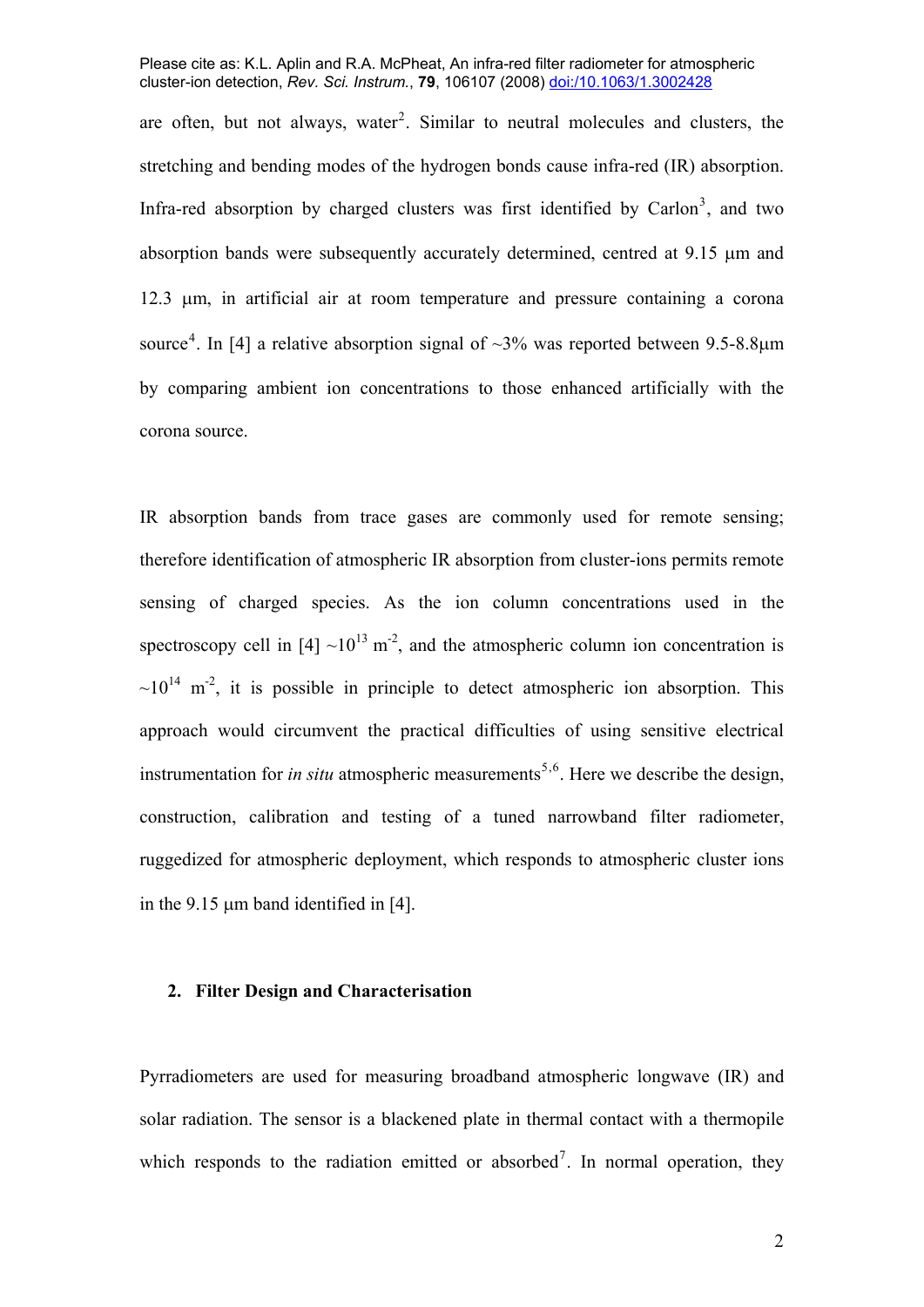require measurement of the instrument body temperature so that the IR emission of the instrument itself can be determined and subtracted. The sensitivity of commercially available radiometers ~100  $\mu$ V/(Wm<sup>-2</sup>), which, for typical broadband atmospheric downwelling longwave radiation  $\sim 300 \text{Wm}^2$ , gives a signal  $\sim 30 \text{mV}$ . To detect the cluster ion absorption signal, a filter would be needed for the radiometer to pass the 9.15 μm absorption band. A perfect filter with a Gaussian response centred on the peak absorption at 9.15 μm would have a total transmissivity  $\tau \sim 2\%$  with respect to the black body spectrum over typical atmospheric surface temperatures. Typical filter radiometer signals in this band are expected to be  $\sim 60 \mu V$ . This signal is above the noise level of available amplifiers  $(5 \mu V)^8$  $(5 \mu V)^8$ .

<span id="page-2-2"></span><span id="page-2-1"></span><span id="page-2-0"></span>Based on the sensitivity specification discussed above, and the additional requirements of durability and practicality, a filter head for a standard radiometer has been designed and constructed from anodized aluminium, [Figure 1.](#page-6-0) The filter head was fitted onto a Swissteco<sup>[9](#page-7-1)</sup> pyrradiometer in place of the usual polythene dome. The filter head comprises a narrowband interference filter<sup>[10](#page-7-1)</sup> with 5% bandwidth, centred on 9.15±0.07 μm. An auxiliary filter was mounted vertically above the narrowband filter. It was constructed of germanium, with its outer face coated with diamond-likecarbon, and its inner face covered with high efficiency anti-reflection coating optimised for 8-12 $\mu$ m<sup>[11](#page-7-1)</sup>. The purpose of the auxiliary filter was (1) to provide a longwavelength cutoff and (2) to provide robust environmental protection for the narrowband filter. Both filters were 30mm diameter x 1mm thick. The space inside the filter head (including between the two filters, see [Figure 1\)](#page-6-0) was purged with nitrogen to expel any residual water vapour, and sealed. The downwelling face of the pyrradiometer was covered and maintained at the instrument body temperature, which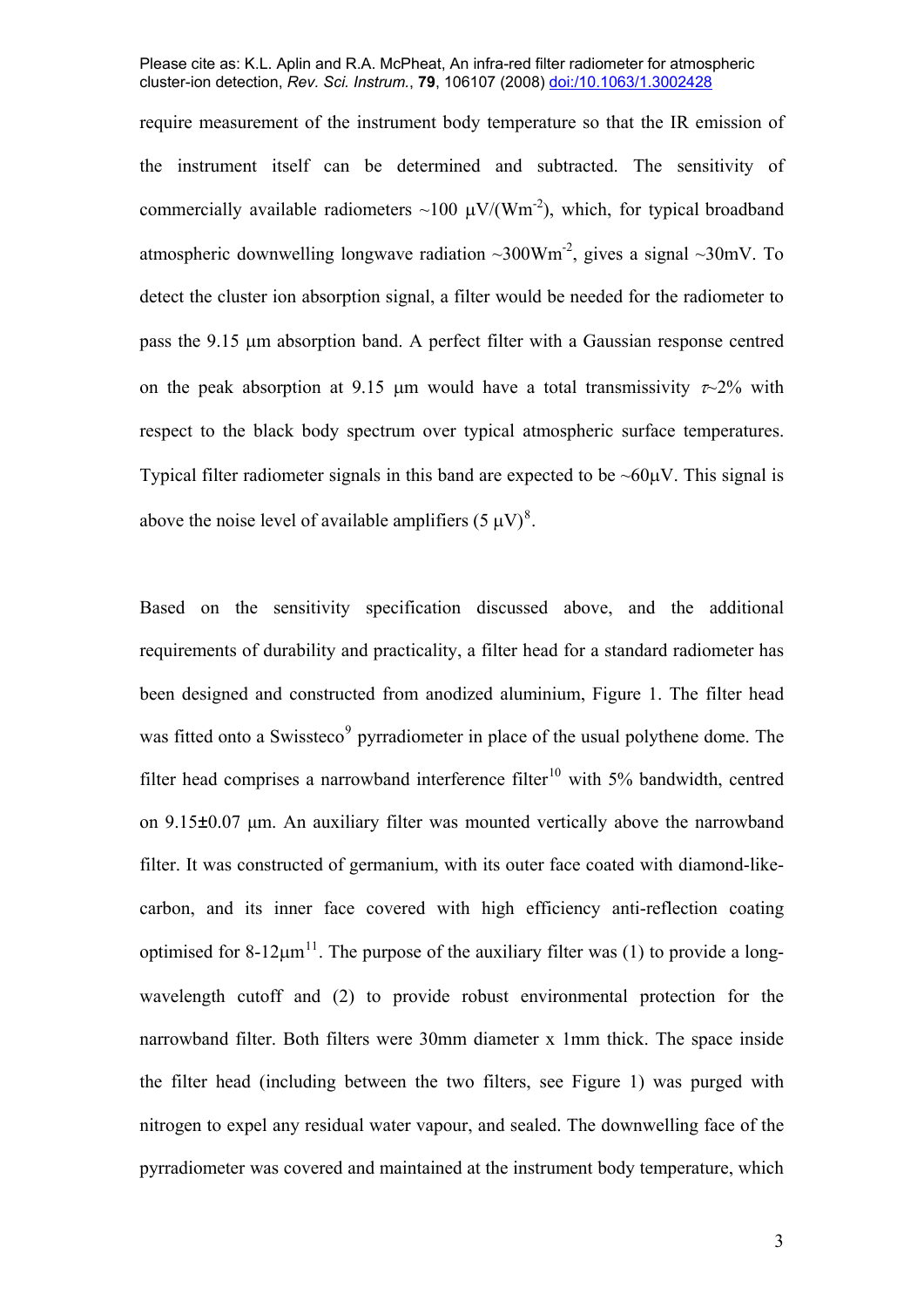was measured with a platinum resistance thermometer (PRT), in good thermal contact $^{12}$  $^{12}$  $^{12}$ .

<span id="page-3-0"></span>The spectral characteristics of the narrowband and auxiliary filters were provided by their manufacturers<sup>10[,11](#page-2-1)</sup> and are shown in [Figure 2a](#page-6-1) and b. (Manufacturer's data for the auxiliary filter for  $\lambda > 26$ μm was not available, so reference data was used for pure Ge for the long wavelength response<sup>[13](#page-7-1)</sup>) The response of the filter radiometer can be calculated by multiplying the individual filter responses together, and was also measured using a Bruker 125 HR Fourier Transform Spectrometer, [Figure 2c](#page-6-1). The measured response [\(Figure 2](#page-6-1)c) was consistent with calculation. The transmissivity of the radiometer over the atmospheric longwave range can be found by integrating under [Figure 2c](#page-6-1) and is 5.8% of the black body spectrum for typical atmospheric temperatures. The temperature sensitivity of the transmissivity due to the change in the black body peak is <0.01% for -10 to 30ºC and can be neglected.

## **3. Laboratory Calibration**

The filter radiometer was calibrated using an Isotech Hyperion R black body source, with the black body temperature maintained to  $\pm 0.1$ K. The filter radiometer's sensing head was placed close to the source so that the black body filled its entire field of view. The temperature of the black body source was varied from -10 to 30ºC and the instrument body temperature was allowed to stabilise before manual measurements of the black body temperature, radiometer signal and PRT resistance were made. A precision  $x500$  gain stage was used to amplify the signal<sup>[8](#page-2-2)</sup>. To allow for a wider variation in instrument body temperature, to mimic atmospheric operation, a second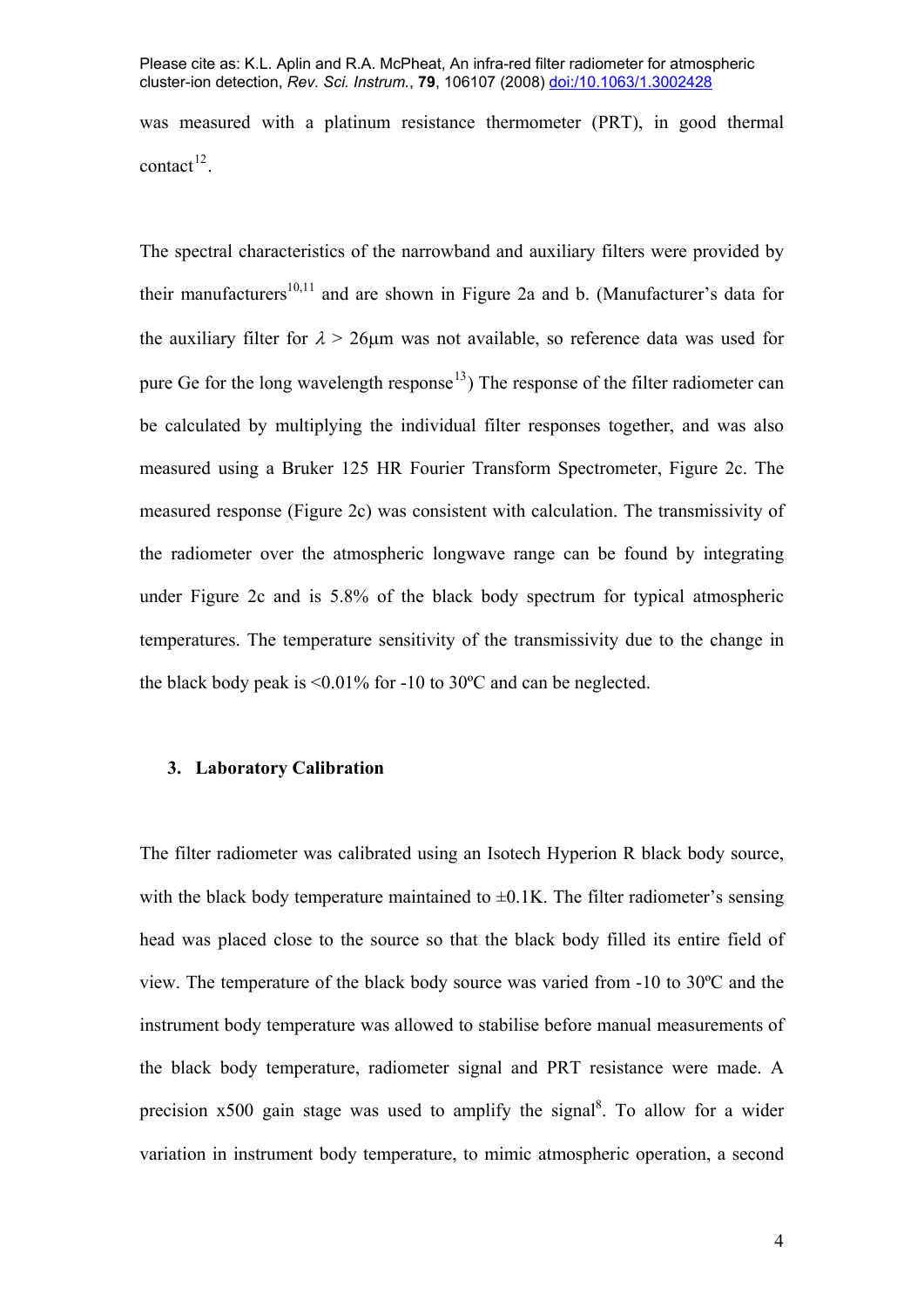calibration experiment was carried out. In this experiment the black body source was kept at a constant 10ºC and the instrument body temperature allowed to vary. The body temperature was sampled every 30s with a Keithley 2701 four-wire resistance meter, and logged to a PC. The radiometer thermopile voltage was sampled every 20s using a Campbell CR3000X data logger, and five minute averages were calculated for both instruments.

Assuming no absorption of radiation in the  $\sim$ 1cm air gap between the blackbody at a constant temperature  $T_b$  and the radiometer body at temperature  $T_r$ , the output signal in volts  $V<sub>s</sub>$  is given by

$$
V_s = \frac{k\tau\sigma}{G}\Big(T_b^4 - T_r^4\Big)(1),
$$

where  $\sigma$  is Stefan's constant, *k* the radiometer sensitivity,  $\tau$  the transmissivity and *G* the amplifier gain. Plotting the measured signal  $(GV_s)$  against  $\sigma T_r^4$  will give an intercept of  $k\tau \sigma T_b^4$  and a gradient of - $\tau$ k. In the experiment, the incoming blackbody radiation  $\sigma T_b^4$  is constant at 364 $\pm$ 15 Wm<sup>-2</sup>, so if  $\tau$  is known, *k* can be found. The sensitivity was determined as  $k=(29.3\pm0.1) \mu V/(Wm^{-2})$ .

## **4. Atmospheric Test**

In the atmosphere, the IR radiation is modulated by the absorption of cluster-ions in the column above the instrument. The atmospheric absorption in the filter pass band  $(L_{\lambda})$  is determined by the difference between the reference signal  $V_s(1)$ , the radiation balance between the emission of the radiometer body and the downwelling longwave radiation (where the atmosphere is assumed to emit as a black body), and the measured signal *Vr*.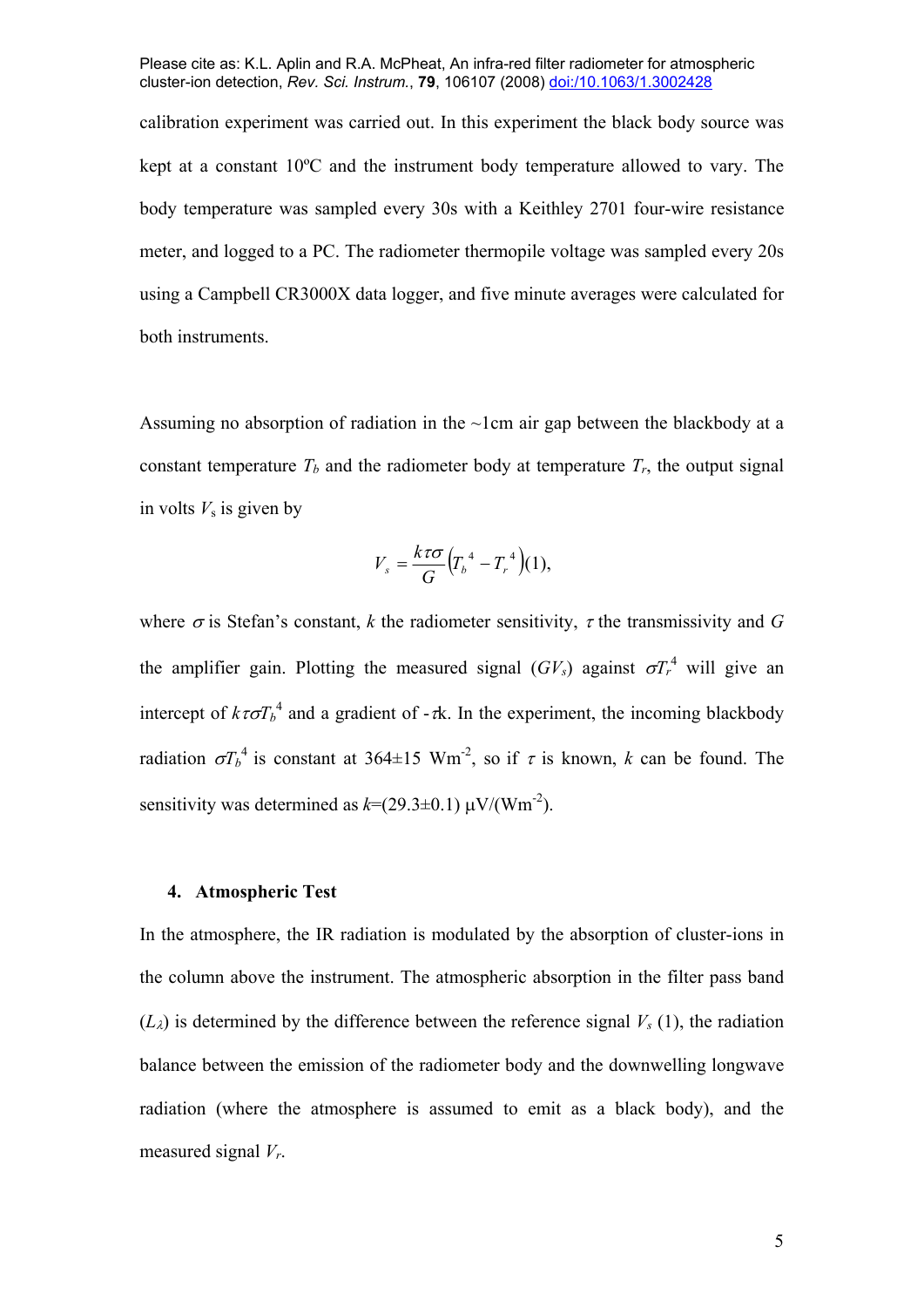$$
L_{\lambda} = \frac{(V_r - V_s)}{kG} \tau (2)
$$

In an atmospheric test, the filter radiometer was run at a meteorological site with atmospheric electrical sensors (described in more detail in [\[1](#page-0-0)]). The atmospheric conductivity was determined by Ohm's law from measurements of the atmospheric Potential Gradient  $(PG)^{14}$  $(PG)^{14}$  $(PG)^{14}$  and conduction current density<sup>15</sup>, the drift current of atmospheric ions flowing in the global electric circuit<sup>1</sup>. The air ion concentration can be determined from the atmospheric conductivity if a constant ion mobility of 1.7  $\text{cm}^2\text{V}^2\text{s}^{-1}$  $\text{cm}^2\text{V}^2\text{s}^{-1}$  $\text{cm}^2\text{V}^2\text{s}^{-1}$  is assumed<sup>1</sup>. Errors in the air ion concentration from possible ion mobility variations<sup>6</sup> are ~7.5%. Data from a foggy, meteorologically quiescent night in November 2007 was selected to exclude any effects of variations in shortwave solar radiation, wind speed and water vapour. Simultaneous ion concentration and filter radiometer measurements can be seen in [Figure 3,](#page-6-2) showing that the instrument sensitivity to atmospheric ions is  $0.47 \pm 0.05$  (mWm<sup>-2</sup>)/(ions cm<sup>-3</sup>). The response in fog indicates that the instrument can respond to electrical effects in saturated conditions, suggesting that remote sensing of ions through or in cloud may be possible.

### **5. Acknowledgements**

B.J. Landowski (Rutherford Appleton Laboratory – RAL) designed the filter head and Figure 1 was produced by M.S. Whalley (RAL). Technical support from W. Robins (RAL) and A.G. Lomas (University of Reading) is acknowledged. K. A. Nicoll, R.G. Harrison (University of Reading), M. Clapp and D. Weidmann (RAL) assisted with the measurements. This project was partially funded by the Science and Technology Facilities Council and the Natural Environment Research Council.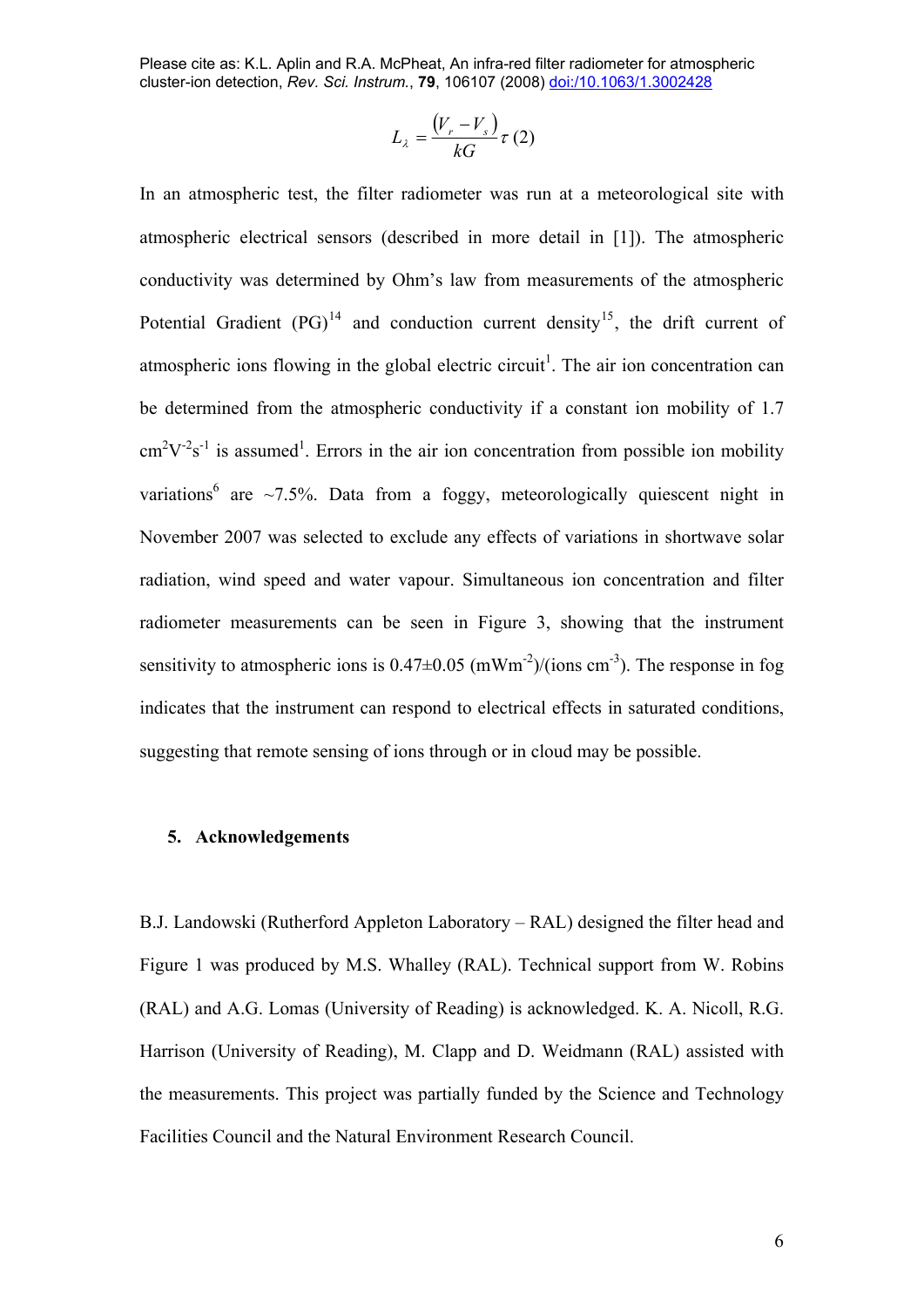# **6. Figure Captions**

<span id="page-6-0"></span>Figure 1 Filter radiometer head, constructed of anodized aluminium, showing inlets for purging, and the two filters. Filter dimensions are  $30 \times 1$  mm. (a) three dimensional rendering (b) cross section.

<span id="page-6-1"></span>Figure 2 Filter radiometer spectral response (a) Upper germanium auxiliary filter, data provided by Crystran Ltd. for  $0 < \lambda < 26\mu$ m and from reference data for  $\lambda > 26\mu m^{13}$ (b) Narrowband 9.15 μm filter, data provided by Northumbria Optical Coatings Ltd. (c) Measured response of both filters, which can also be calculated by multiplying (a) and (b).

<span id="page-6-2"></span>Figure 3 Filter radiometer response to changes in ion concentration for midnight–6am on 5th November 2007 (386 points), in foggy conditions. The gradient is  $0.47 \pm 0.05$  $\text{(mWm}^{-2})/\text{(ions cm}^{-3})$ 

# **7. References**

 $2$  R.G. Harrison and K.S. Carslaw, Rev. Geophys. 41 doi:10.1029/2002RG000114 (2003)

 $3$  H.R. Carlon and C.S. Harden, Applied Optics 19 (11), 1776–1786 (1980)

 $4$  K.L. Aplin and R.A. McPheat, J. Atmos. Sol-Terr Phys.,  $67(8-9)$ ,  $775-783$ .

doi:10.1016/j.jastp.2005.01.007 (2005)

 $<sup>5</sup>$  K. A. Nicoll and R.G. Harrison, Rev. Sci. Instrum, 79, 084502 doi:</sup>

10.1063/1.2964927 (2008)

6 R.G. Harrison and K.L. Aplin, Atmos. Res. 85, 199–208

doi:10.1016/j.atmosres.2006.12.006 (2007)

 1 K.L. Aplin, Space Sci. Rev., in press, doi:10.1007/s11214-008-9397-1 (2008)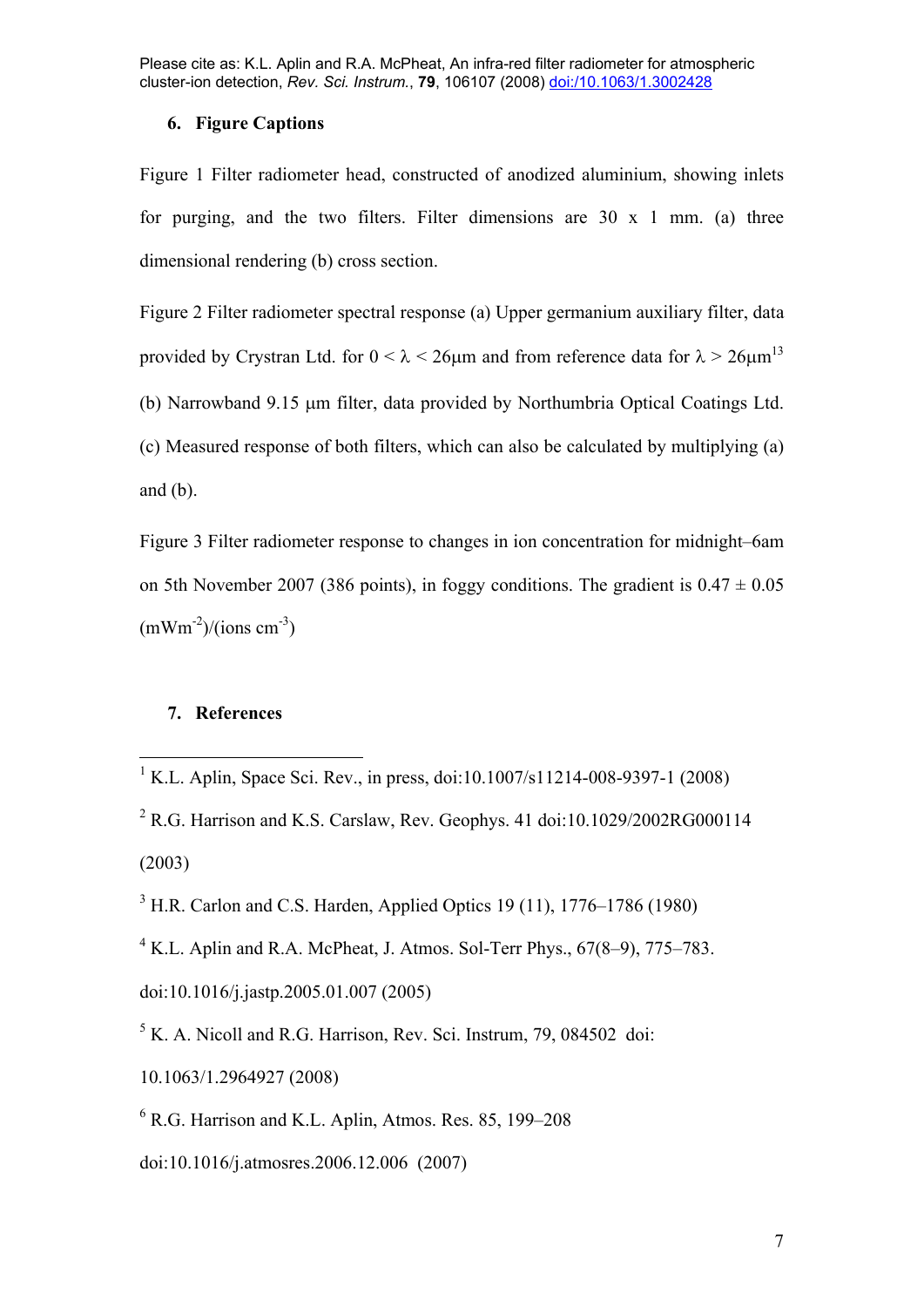<span id="page-7-1"></span>7 W. D. Sellers, *Physical climatology*, The University of Chicago Press (1965)

<sup>8</sup> R.G. Harrison and J.R. Knight, Rev. Sci. Instrum. 77, 116105

doi:10.1063/1.2370752 (2006)

9 Swissteco Instruments, CH-9463 Oberriet, Switzerland

<sup>10</sup> Northumbria Optical Coatings, Ltd. 10, Boldon Business Park, Burford Way,

Boldon, Tyne and Wear, NE35 9PZ, UK (www.noc-ltd.com).

<sup>11</sup> Crystran Ltd., 1 Broom Road Business Park, Poole, Dorset, BH12 4PA, UK (www.crystran.co.uk).

 $12$  R.G. Harrison and G.W. Rogers, Rev. Sci. Instrum., 77, 116112, doi:

10.1063/1.2400013 (2006)

<sup>13</sup> J.S. Browder, S.S. Ballard and P. Klocek, Physical property comparisons of crystalline infrared optical materials In: P. Klocek (ed)., *Handbook of Infrared Optical Materials,* Marcel Dekker Inc., New York (1991)

14 A.J. Bennett and R.G. Harrison, Rev. Sci. Instrum. **77**, 016103 (2006)

<span id="page-7-0"></span> $15$  A.J. Bennett and R.G. Harrison, J. Atmos. Sol.-Terr. Phys., 70, 1373–1381 doi:10.1016/j.jastp.2008.04.014 (2008)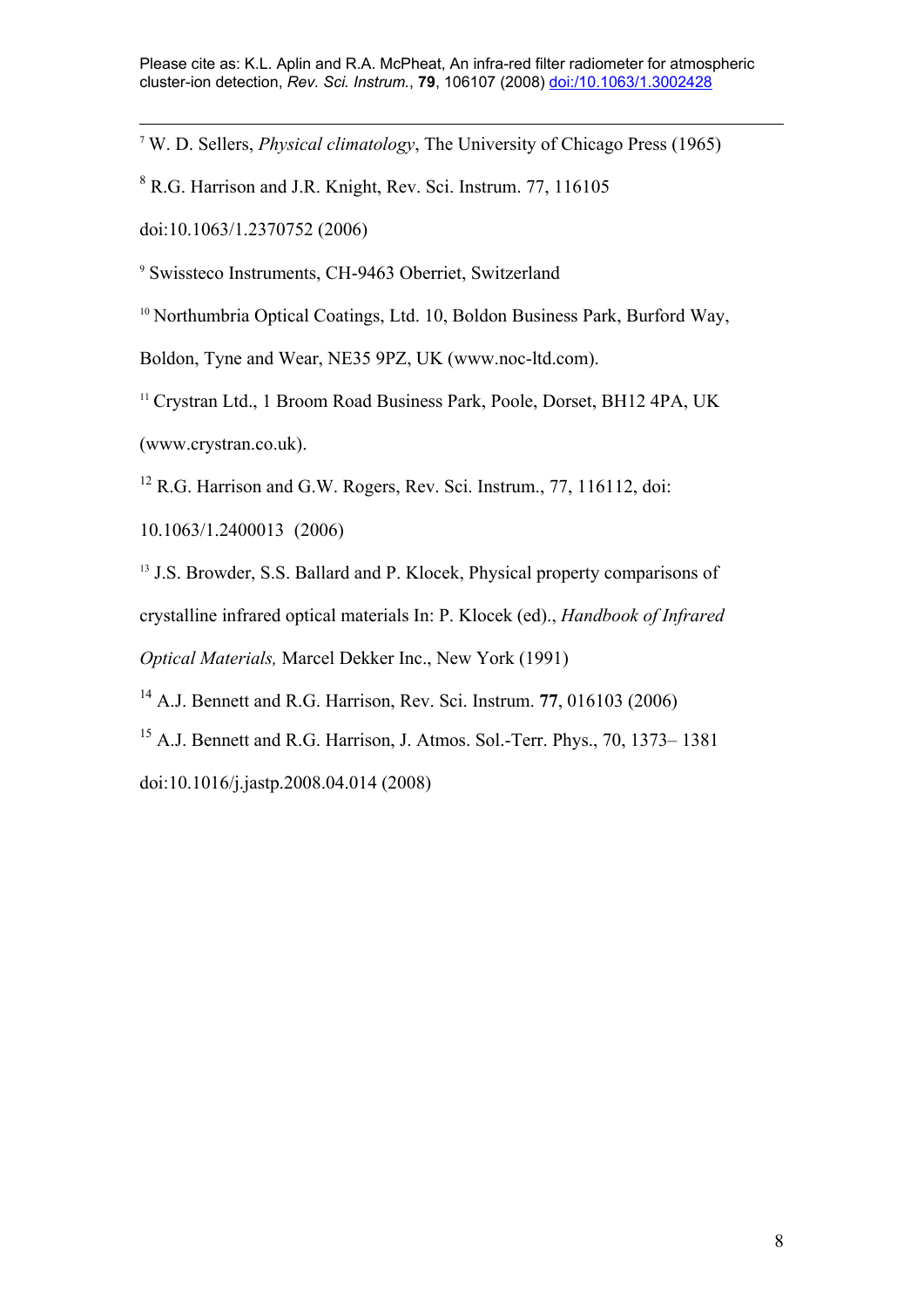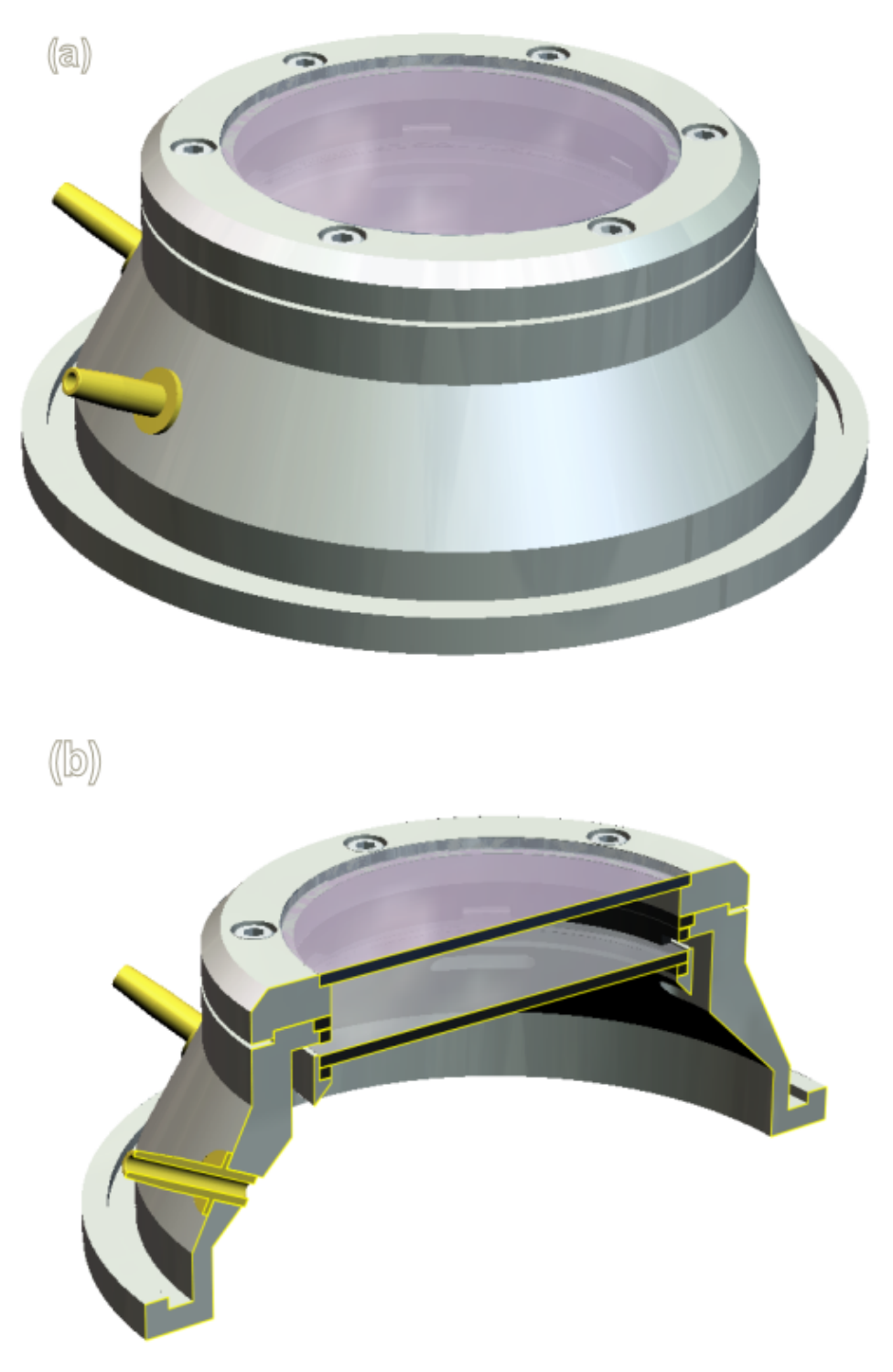